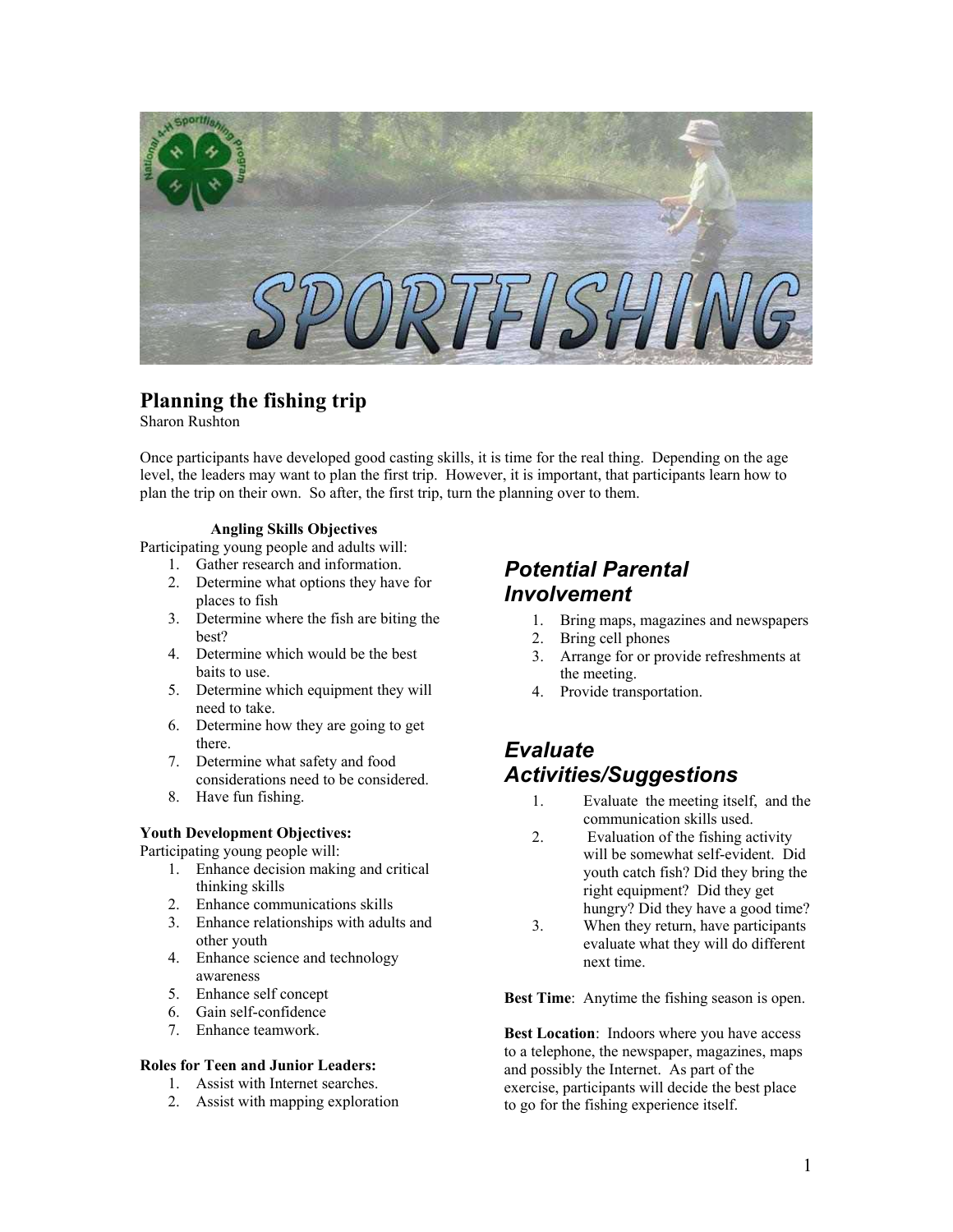**Time Required**: One meeting - 30 minutes. Second meeting (actual planning meeting) —60 to 90 minutes. Fishing trip can be variable from a few hours to a day. Follow-up meeting  $-30$ minutes.

### **Equipment Materials**

Telephones /Telephone book Computer connected to Internet (optional) Maps of the area that show fishing locations Newspaper articles on fishing conditions Magazine articles discussing type of fishing condition for time of year. Fishing rods and reels, line, hooks, bait, lures Ice and Ice Chest Food and Drink

#### **Safety Considerations**

There should be little safety concerns at the planning meeting itself. However, there are many safety considerations that need to be considered in the fishing trip itself. If there is deep or fast moving water, participants may need personal floatation devices. Water needs to be available to prevent dehydration. All participants should be required to wear glasses and a hat with a bill worn over their eyes. Anglers should be reminded to always be aware of where there line and hook can potentially go when casting. A first aid kit should be available.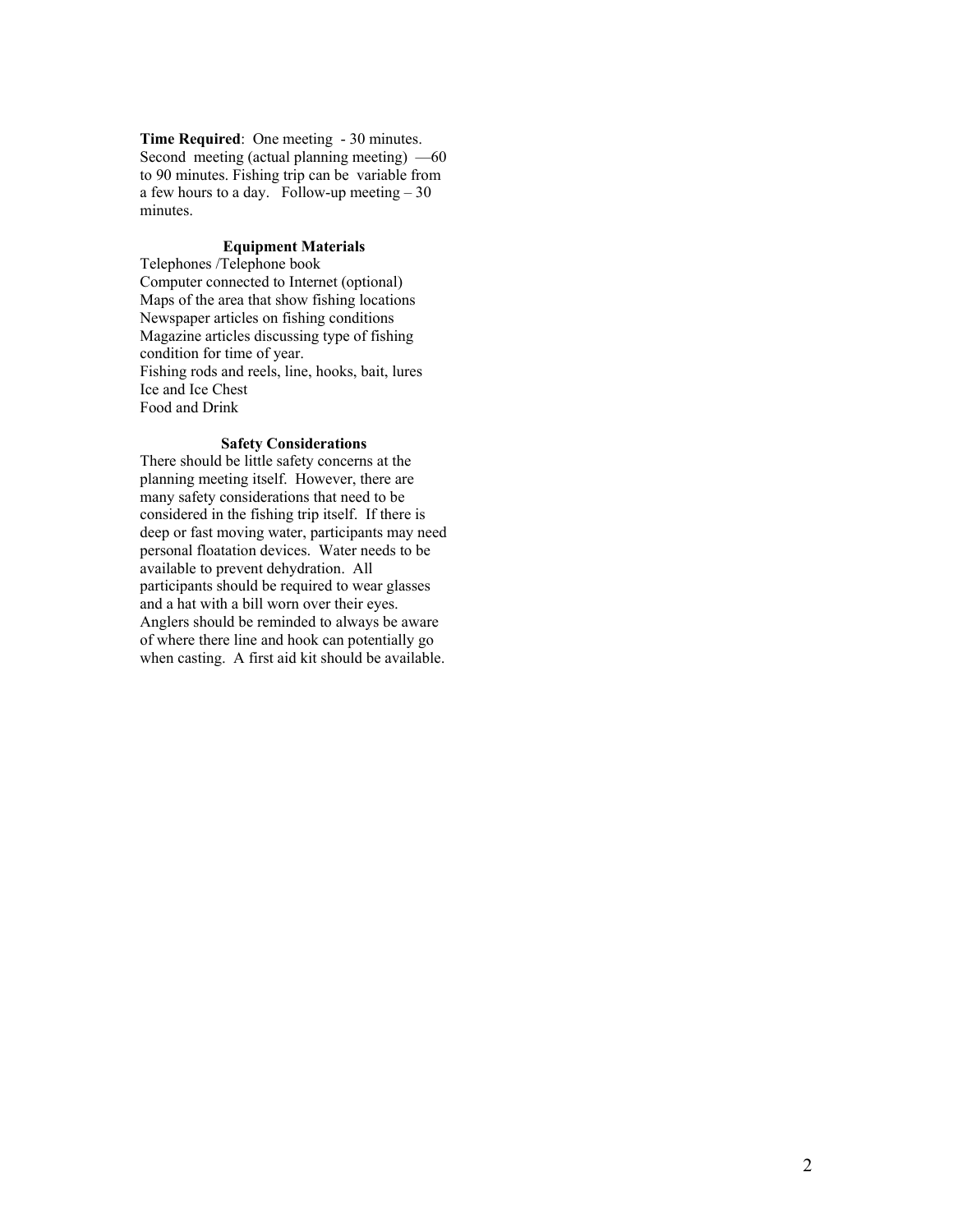### **Lesson Narrative**

**As an ongoing project**, have 4-H members collect magazine articles that would relate to fishing areas near where they live.

**First Meeting:** At a meeting at least a month in advance of the "Planning the Fishing Trip" meeting, have members:

- Call or write to the state fish and wildlife agency to send fishing regulations and any information or maps the agency has on fish or fishing in your section of the state.
- Visit tackle stores and ask about places to go. If they have topographical maps or fishing maps available, purchase a copy if your club can afford it.
- Discuss and research who the anglers are in your area that fish a lot and get their phone numbers.
- Check what license requirements are and make sure anyone who is required to have a license, purchases one and has it on his/her possession while fishing.

**Second Meeting:** Have participants bring all available information they have located. This meeting should be facilitated by the leader, but not lead by the adult leader. The actions below are for the participants to do. Allow participants to discuss and to make the decisions. For the following to be effective, the actual fishing trip should follow the planning meeting within a few days. Therefore, if your meeting is on a Tuesday, plan the fishing trip for a day after school later that week or on the upcoming weekend.

- Assign tasks to group members and have them report back to group.
- Review the material and maps and list the fishing options available.
- List the kinds of fish found in the waters selected.
- Call tackle stores in the area to find out where the best fishing is currently and find out what types of bait the fish are hitting.
- Call anglers and possibly the conservation officer in the area to see where they are having success. Ask about where they are finding fish in the specific water (i.e. points, shallow coves, drop offs, around cover, etc). Ask what types of baits have been most effective.
- Check sites on the Internet to find local information and general fish behavior information.
- Be sure to involve the whole group in discussions and decisions. Make a decision on where to go and what fish you plan to fish for.
- Check the weather forecast. If there is a cold front or storm coming through, it will change the behavior of the fish from what they have learned from the anglers and tackle stores. However, by referring to magazines, books, information on the internet, have participants be prepared by having options of baits and a knowledge of where fish may move.
- Utilizing all the information gathered, make a list of the equipment that will be needed for the trip. Consider rod and reel types, size of fishing line, and types of baits to bring. Participants can change their line if need be at the meeting or when they get home. They need to be prepared for the fishing trip.
- When fish are caught, decide whether some will be kept for cooking or whether all fish will be released. If some fish will be taken home, decide who will bring a cooler with ice.
- Discuss safety considerations. Will personal floatation devices be needed? Who will bring the first aid kit? Will sun tan lotion be needed? Have everyone make a checklist to bring and wear glasses and a hat with a brim that can be worn over the eyes. Review casting safety. Review potential hazardous situations at the site you plan to go to and how to do deal with them in a responsible manner.
- Will everyone be responsible for his or her own food or will a group be in charge of it? Make sure there is enough water to prevent dehydration. If a group is put in charge of food, decide what kind and how much.
- How is everyone going to get to the fishing site? Can you walk or ride bikes? If not, have participants make calls to parents that evening to line up transportation.
- Set a time and place for everyone to meet.